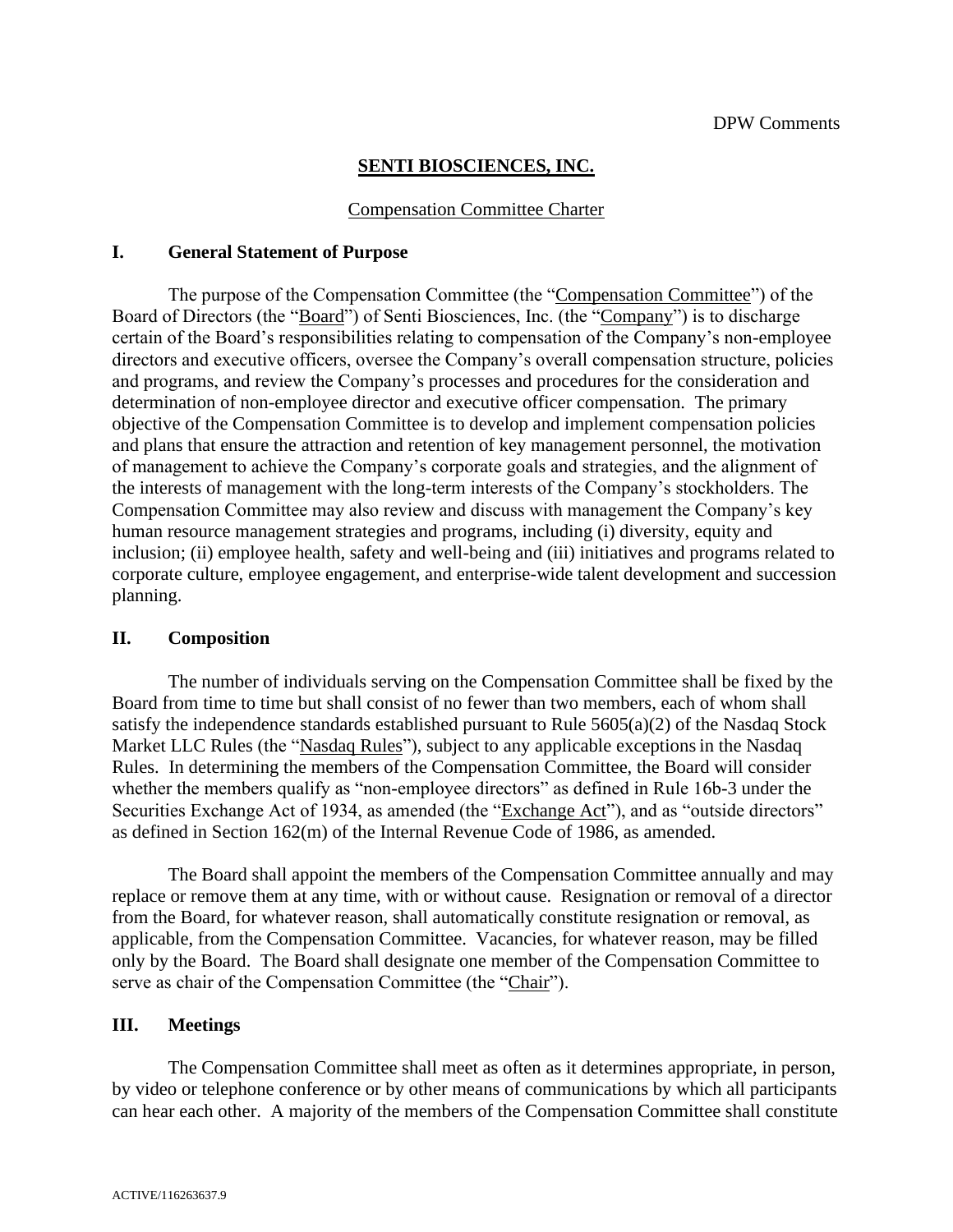a quorum for purposes of holding a meeting, and the Compensation Committee may act by vote of a majority of members present at a meeting. In lieu of a meeting, the Compensation Committee may act by unanimous written consent (which may include electronic consent) in accordance with the Company's bylaws. The Chair, in consultation with the other Compensation Committee members and management, may set meeting agendas consistent with this Compensation Committee Charter (the "Charter").

# **IV. Compensation Committee Activities**

The Compensation Committee's purpose and responsibilities shall be to:

# **A. Matters Related to Compensation of the Company's Chief Executive Officer**

- 1. Review and approve the corporate goals and objectives to be considered in determining the compensation of the Company's Chief Executive Officer (the "CEO").
- 2. Evaluate the CEO's performance in light of the goals and objectives that were set for the CEO and review and approve, or recommend to the Board for approval, the CEO's compensation based on that evaluation.
- 3. In formulating its determination or recommendation regarding the long-term incentive component of the CEO's compensation, consider the Company's performance and stockholder return, the value of similar incentive awards to CEOs at comparable companies, and the awards made by the Company to the CEO in past years.
- 4. Review periodically the aggregate amount of compensation being paid or potentially payable to the CEO.
- 5. Periodically review and approve, or recommend to the Board for approval, (a) any employment agreements, severance arrangements and change in control agreements or provisions, in each case, when and if appropriate, and (b) any special or supplemental benefits payable to the CEO.
- 6. Exclude the CEO during voting or deliberations regarding the CEO's compensation.

# **B. Matters Related to Compensation of the Officers Other Than the CEO**

1. Determine the compensation of all "officers" of the Company and, at the discretion of the Compensation Committee, other members of senior management; for this purpose, the term "officer" has the meaning defined in Rule 16a-1 promulgated under the Exchange Act, and the term "senior management" means a member of the senior management, other than "officers," who directly reports to the CEO.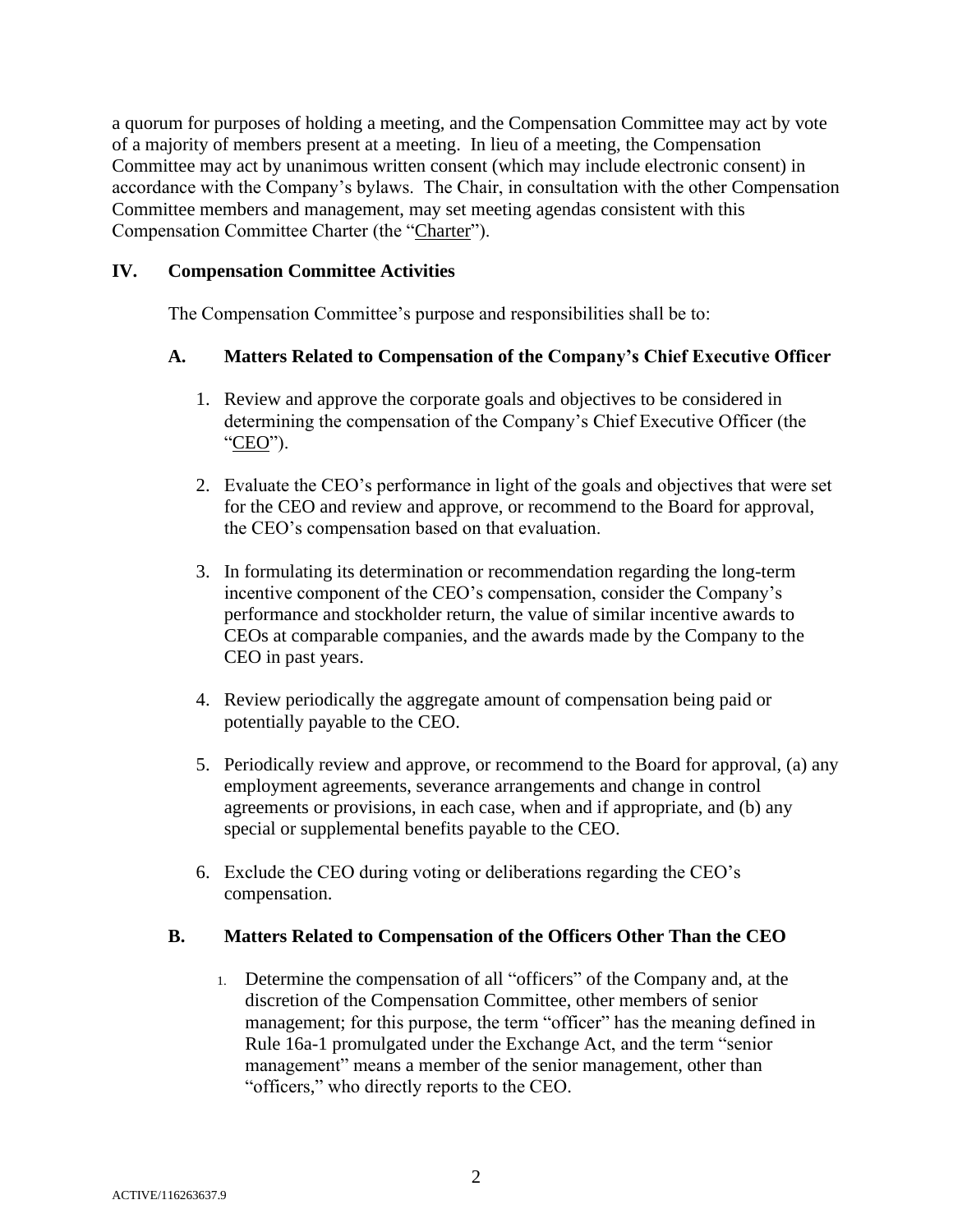- 2. Oversee an annual evaluation of all "officers" of the Company other than the CEO and, at the discretion of the Compensation Committee, other members of "senior management."
- 3. Review periodically the aggregate amount of compensation being paid or potentially payable to all "officers" of the Company other than the CEO, and at the discretion of the Compensation Committee, other members of "senior management."
- 4. For the "officers" of the Company other than the CEO, and at the discretion of the Compensation Committee, other members of "senior management," periodically review and approve, (a) any employment agreements, severance arrangements and change in control agreements or provisions, in each case, when and if appropriate, and (b) any special or supplemental benefits.

## **C. Recommendations Regarding Non-Employee Director and Executive Officer Compensation**

1. Periodically review and make recommendations to the Board regarding the compensation of non-employee directors.

## **D. Processes and Procedures for Considering and Determining Non-Employee Director and Executive Officer Compensation**

- 1. Review and reassess periodically (and where appropriate, make such recommendations to the Board as the Compensation Committee deems advisable with regard to) the Company's processes and procedures for considering and determining compensation of non-employee directors, "officers," and other members of "senior management," and review and discuss with management the description, if any, of such processes and procedures to be included in the Company's proxy statement or annual report on Form 10-K.
- 2. Review and assess the results of the most recent stockholder advisory vote on executive compensation and, to the extent the Compensation Committee deems appropriate, take such results into consideration in connection with its review and approval of compensation for executive officers.

# **E. Compensation Committee Report**

- 1. Review and discuss with management the Compensation Discussion and Analysis, if any, to be included in the Company's proxy statement or annual report on Form 10-K ("CD&A").
- 2. Based on its review and discussions with management, recommend to the Board that the CD&A, if and when required, be included in the Company's proxy statement or annual report on Form 10-K.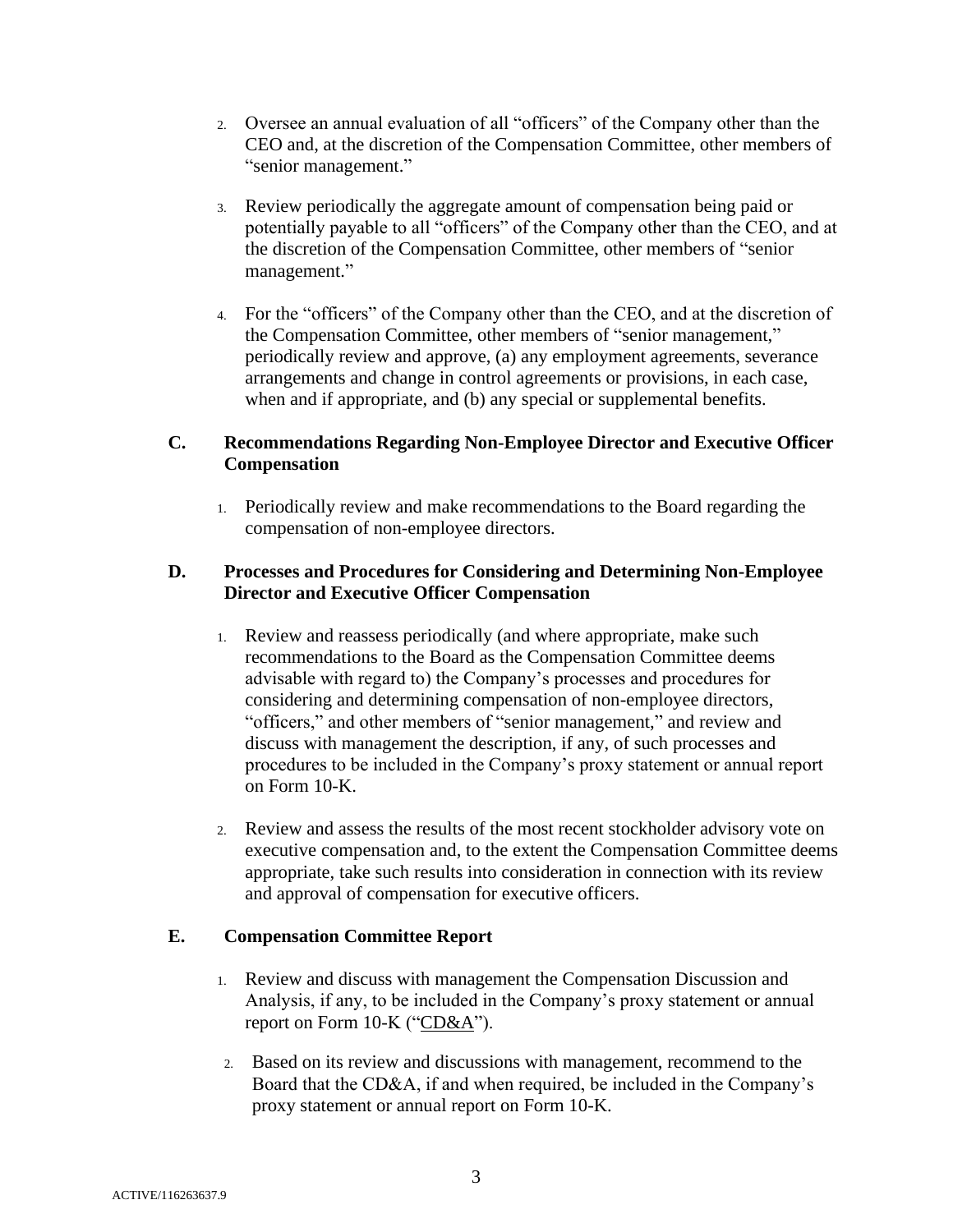3. Prepare the Compensation Committee Report, if and when required, to be included in the Company's proxy statement or annual report on Form 10-K in accordance with the rules and regulations of the Securities and Exchange Commission, the Nasdaq Rules, and any other rules and regulations applicable to the Company.

## **F. Incentive-Compensation and Equity-Based Plans**

- 1. Review and approve grants and awards under incentive-based compensation plans and equity-based plans, in each case, consistent with the terms of such plans.
- 2. Review and approve, or at the request of the Board, recommend to the Board for approval, policies and procedures for the grant of equity-based awards, including the Company's Equity Award Grant Policy, as may be in effect from time to time.
- 3. Act as the administrator under the Company's equity-based plans.
- 4. Oversee administration of all incentive compensation and equity-based plans for employees and approve all forms of award agreement and/or sub-plans adopted thereunder.

### **G. Annual Evaluation of the Compensation Committee**

1. Perform an annual evaluation of the Compensation Committee and report the evaluation results to the Board.

### **H. Review of Charter**

1. Annually review and reassess the adequacy of this Charter and submit any proposed changes to the Board for approval.

### **V. Additional Compensation Committee Authority**

The Compensation Committee is authorized, on behalf of the Board, to do any of the following:

### **A. Matters Related to Compensation Consulting Firms or Other Outside Advisers**

1. Retain or obtain the advice of compensation consultants, legal counsel and/or other advisers.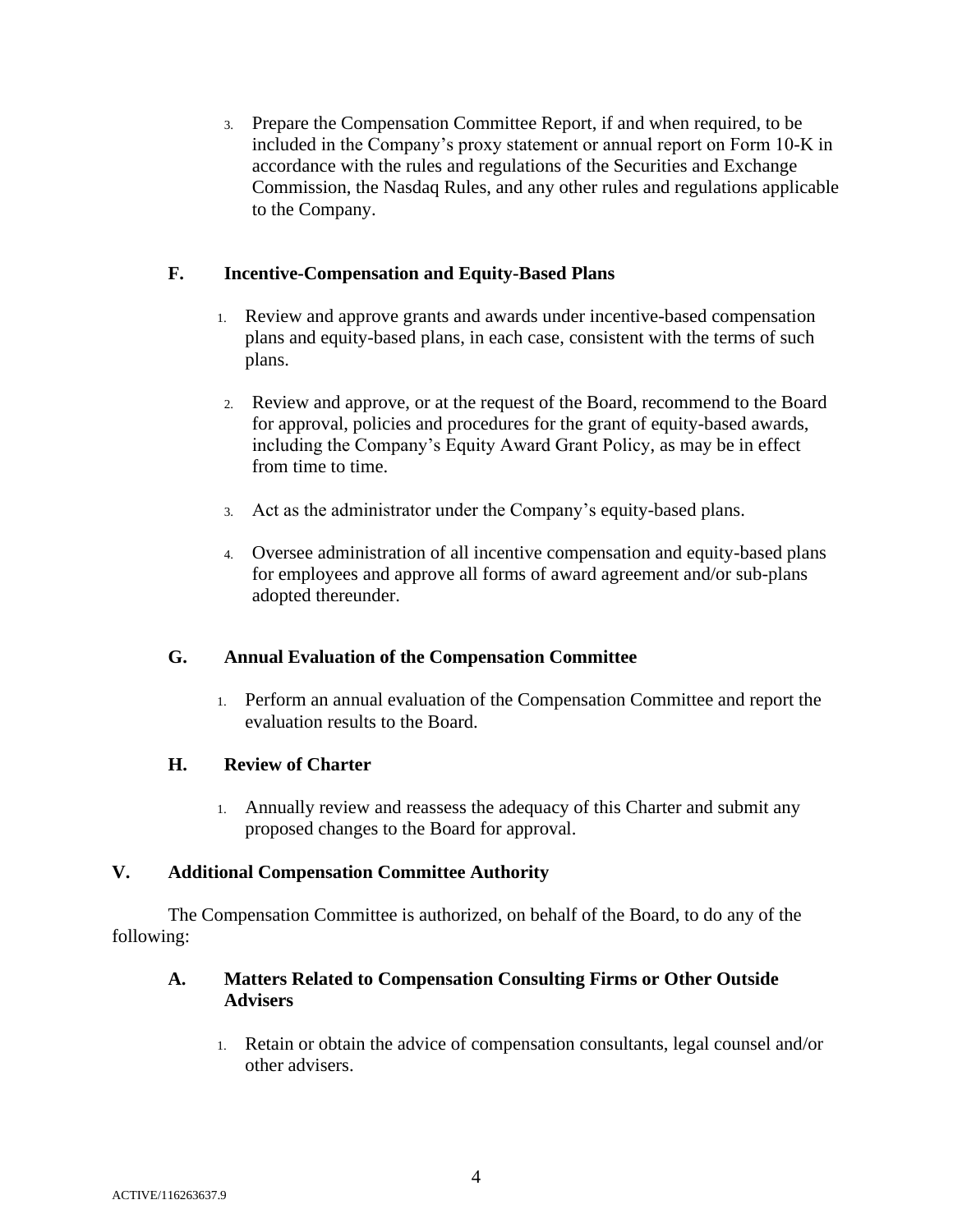- 2. Have sole responsibility for the appointment, retention, compensation and oversight of the work of any compensation consultant, legal counsel or other adviser (each, a "Consultant") it retains (payment, as determined by the Compensation Committee, of reasonable compensation to any such Consultant to be funded by the Company); and
- 3. Before selecting a Consultant, consider all factors relevant to the Consultant's independence from management of the Company, as enumerated by the Nasdaq Rules, including the following:
	- a. The provision of other services to the Company by the Consultant's employer;
	- b. The amount of fees received from the Company by the Consultant's employer, as a percentage of the total revenue of the Consultant's employer;
	- c. The policies and procedures of the Consultant's employer that are designed to prevent conflicts of interest;
	- d. Any business or personal relationship of the Consultant with a member of the Compensation Committee;
	- e. Any stock of the Company owned by the Consultant; and
	- f. Any business or personal relationship of Consultant or the Consultant's employer with an executive officer of the Company.

The foregoing shall not apply to inside legal counsel or to a Consultant whose role is limited to the following activities for which no disclosure would be required under Item  $407(e)(3)(iii)$  of Regulation S-K: (i) consulting on a broad-based plan that does not discriminate in scope, terms, or operation, in favor of executive officers or non-employee directors of the Company, and that is available generally to all salaried employees or (ii) providing information that either is not customized for a particular company or that is customized based on parameters that are not developed by the Consultant and about which the Consultant does not provide advice.

# **B. Succession Planning; Talent Development**

1. As a complement to the Board's oversight of executive succession planning, the Compensation Committee will periodically review and discuss with management its talent development and related initiatives.

# **C. Employee Benefit Plans; Non-Executive Compensation Policies**